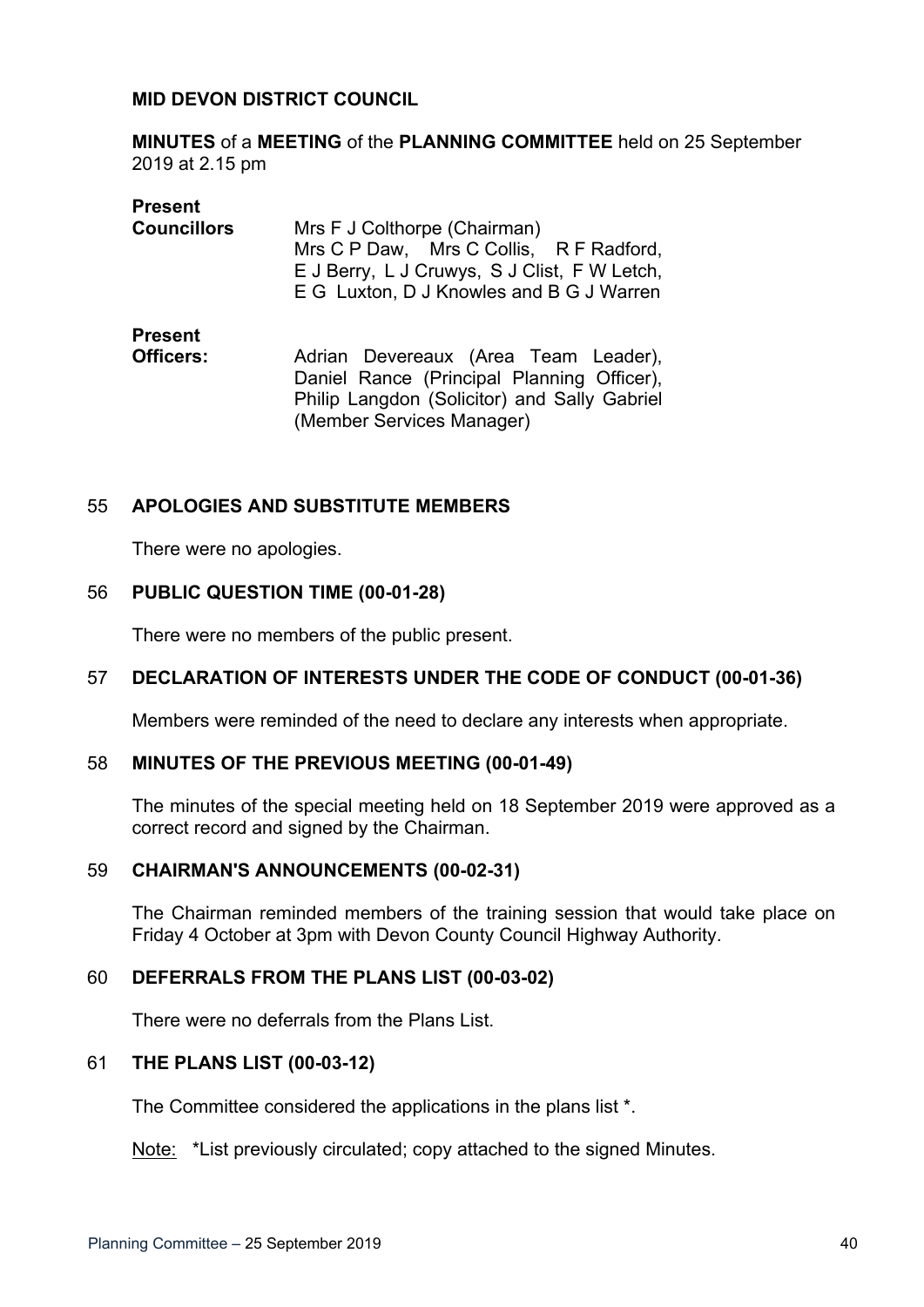# a) No 1 on the Plans *List 19/01160/FULL – Siting of an open fronted storage building at Mid Devon District Council, Unit 3, Carlu Close, Hitchcocks Business Park.)*

The Principal Planning Officer outlined the contents of the report by way of presentation highlighting the location, a block plan and elevations of the proposal. He informed the meeting of the history of the site and the various applications that had been considered.

Consideration was given to:

- Whether any representation had been received from the Parish Council
- The B1, B2 and B8 restrictions on the site

It was therefore:

**RESOLVED** that: planning permission be granted subject to conditions as recommended by the Head of Planning, Economy and Regeneration.

(Proposed by the Chairman)

Note: the following late representation was received:

An e-mail dated 23rd September with regard to the report not dealing with 2 aspects raised by an objector as part of the application. Outlining that there is a link between the expansion of the Business Park under planning application 19/00928/MFUL and this application for a container on an existing industrial site, and that there is a conflict of interest that MDDC will be swayed to approve the expansion of the Business Park because of this application.

# Response of the Case Officer

1 There is no link between this application and 19/00928/MFUL (expansion of Hitchcocks Business Park)

2 There is no conflict of interest or predetermination of this application.

# 62 **MAJOR APPLICATIONS WITH NO DECISION (00-11-59)**

The Committee had before it, and **NOTED,** a list \* of major applications with no decision.

Note: \*List previously circulated; copy attached to the Minutes

# 63 **APPEAL DECISIONS (00-12-12)**

The Committee had before it and **NOTED** a list of appeal decisions \* providing information on the outcome of recent planning appeals.

Note: \*List previously circulated; copy attached to Minutes.